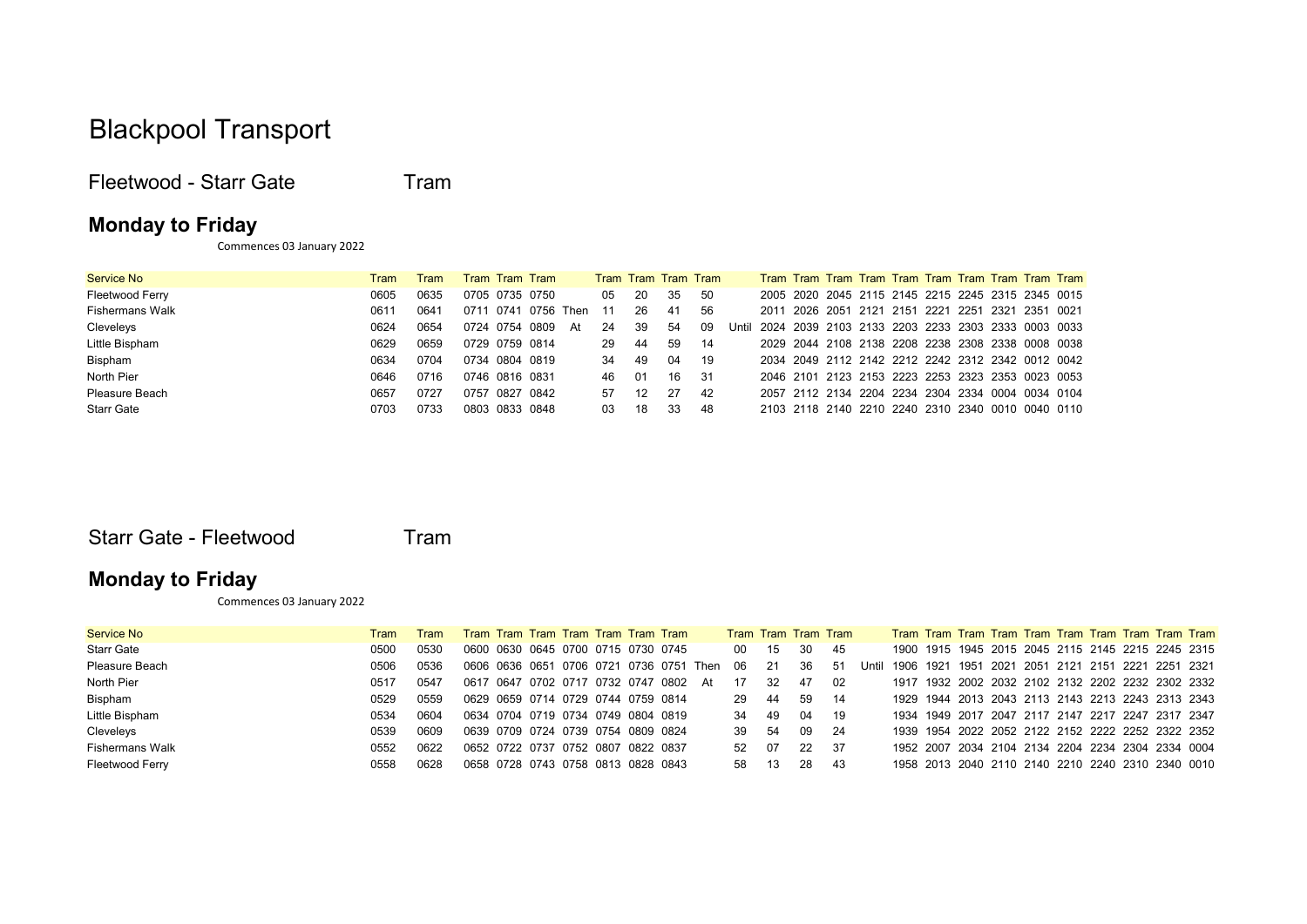#### Fleetwood - Starr Gate Tram

### **Saturday**

Commences 08 January 2022

| Service No             | Tram | Tram | <b>Fram</b>  |     |     | Tram Tram Tram Tram |     |       |  |  |  |  |                                                   |                                                   |
|------------------------|------|------|--------------|-----|-----|---------------------|-----|-------|--|--|--|--|---------------------------------------------------|---------------------------------------------------|
| Fleetwood Ferry        | 0705 | 0735 | 0750         | 05  | -20 | 35                  | -50 |       |  |  |  |  |                                                   | 2005 2020 2045 2115 2145 2215 2245 2315 2345 0015 |
| <b>Fishermans Walk</b> | 0711 | 0741 | 0756<br>Then | -11 | 26  | 41                  | -56 |       |  |  |  |  | 2011 2026 2051 2121 2151 2221 2251 2321 2351 0021 |                                                   |
| Cleveleys              | 0724 | 0754 | 0809<br>At   | 24  | 39  | 54                  | -09 | Until |  |  |  |  |                                                   | 2024 2039 2103 2133 2203 2233 2303 2333 0003 0033 |
| Little Bispham         | 0729 | 0759 | 0814         | 29  | 44  | 59                  | -14 |       |  |  |  |  |                                                   | 2029 2044 2108 2138 2208 2238 2308 2338 0008 0038 |
| Bispham                | 0734 | 0804 | 0819         | 34  | 49  | 04                  | -19 |       |  |  |  |  |                                                   | 2034 2049 2112 2142 2212 2242 2312 2342 0012 0042 |
| North Pier             | 0746 | 0816 | 0831         | 46  | 01  | 16                  | -31 |       |  |  |  |  | 2046 2101 2123 2153 2223 2253 2323 2353 0023 0053 |                                                   |
| Pleasure Beach         | 0757 | 0827 | 0842         | 57  | 12  | 27                  | -42 |       |  |  |  |  |                                                   | 2057 2112 2134 2204 2234 2304 2334 0004 0034 0104 |
| <b>Starr Gate</b>      | 0803 | 0833 | 0848         | 03  | 18  | 33                  | -48 |       |  |  |  |  |                                                   | 2103 2118 2140 2210 2240 2310 2340 0010 0040 0110 |

Starr Gate - Fleetwood Tram

# **Saturday**

Commences 08 January 2022

| Service No             | Tram | Tram |  |                          | Tram Tram Tram Tram Tram      |    |    |     | Tram Tram Tram Tram |      |       |  |  |                                                   |  |  |
|------------------------|------|------|--|--------------------------|-------------------------------|----|----|-----|---------------------|------|-------|--|--|---------------------------------------------------|--|--|
| <b>Starr Gate</b>      | 0600 | 0630 |  |                          | 0645 0700 0715 0730 0745      |    | 00 | 15  | 30                  | - 45 |       |  |  | 1900 1915 1945 2015 2045 2115 2145 2215 2245 2315 |  |  |
| Pleasure Beach         | 0606 | 0636 |  |                          | 0651 0706 0721 0736 0751 Then |    | 06 | -21 | 36                  | -51  | Until |  |  | 1906 1921 1951 2021 2051 2121 2151 2221 2251 2321 |  |  |
| North Pier             | 0617 | 0647 |  |                          | 0702 0717 0732 0747 0802      | At | 17 | -32 | 47                  | 02   |       |  |  | 1917 1932 2002 2032 2102 2132 2202 2232 2302 2332 |  |  |
| Bispham                | 0629 | 0659 |  | 0714 0729 0744 0759 0814 |                               |    | 29 | -44 | 59                  | - 14 |       |  |  | 1929 1944 2013 2043 2113 2143 2213 2243 2313 2343 |  |  |
| Little Bispham         | 0634 | 0704 |  | 0719 0734 0749 0804 0819 |                               |    | 34 | -49 | 04                  | 19   |       |  |  | 1934 1949 2017 2047 2117 2147 2217 2247 2317 2347 |  |  |
| Cleveleys              | 0639 | 0709 |  | 0724 0739 0754 0809 0824 |                               |    | 39 | -54 | 09                  | - 24 |       |  |  | 1939 1954 2022 2052 2122 2152 2222 2252 2322 2352 |  |  |
| <b>Fishermans Walk</b> | 0652 | 0722 |  | 0737 0752 0807 0822 0837 |                               |    | 52 | -07 | 22                  | -37  |       |  |  | 1952 2007 2034 2104 2134 2204 2234 2304 2334 0004 |  |  |
| Fleetwood Ferry        | 0658 | 0728 |  | 0743 0758 0813 0828 0843 |                               |    | 58 | 13  | 28                  | -43  |       |  |  | 1958 2013 2040 2110 2140 2210 2240 2310 2340 0010 |  |  |